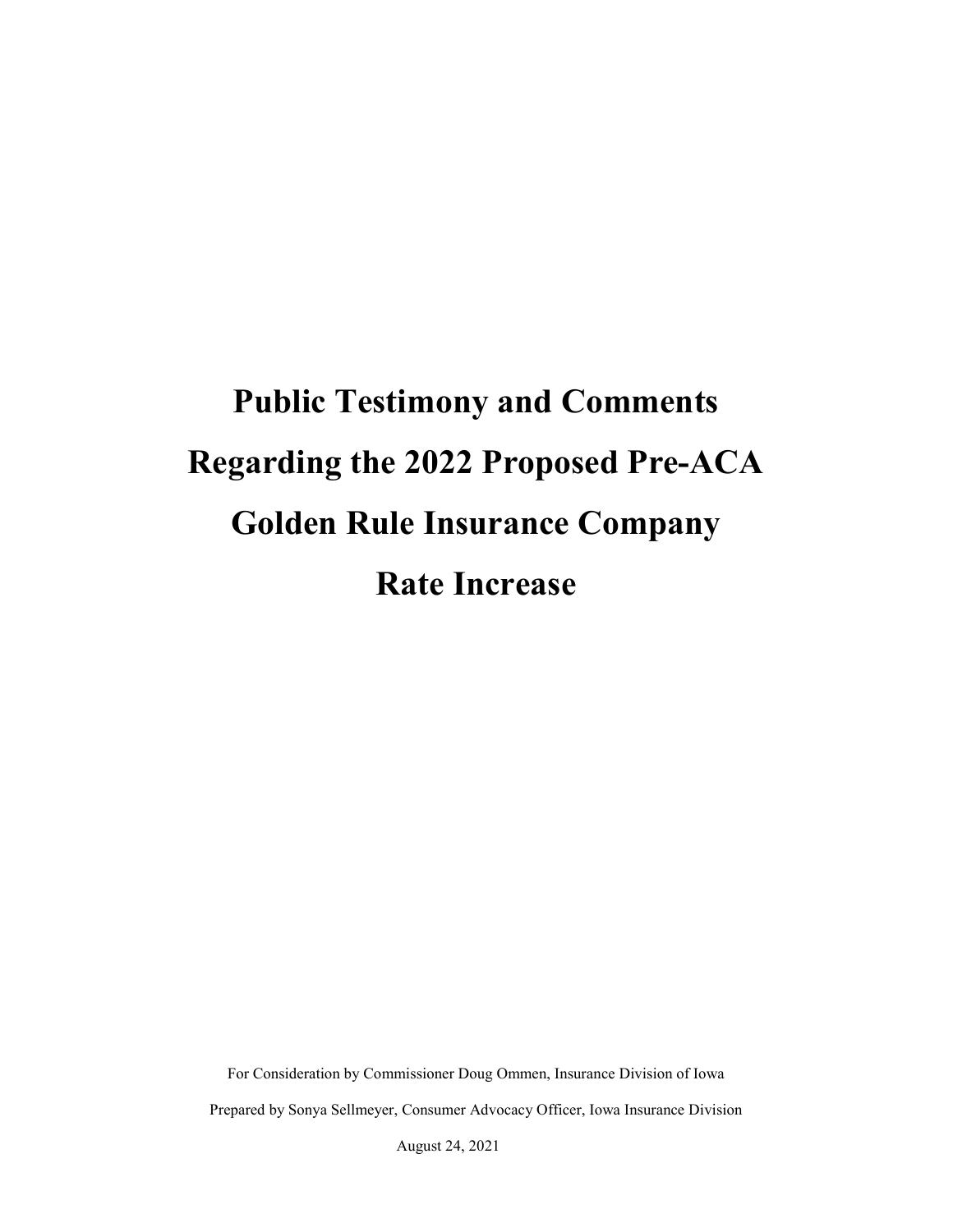# I. Background

Iowa Code §505.19 sets forth procedures for health insurance rate increase requests exceeding the average annual health spending growth rate published by the Centers of Medicare and Medicaid Services (CMS). The procedures include a requirement that the Consumer Advocate solicit public comments on the proposed rate increase, provide the comments received by the public on the internet, and present the public testimony and comments received to the Commissioner of Insurance for consideration before a decision is made on the proposed rate increase.

The Iowa Insurance Division was notified in June 2021 that Golden Rule Insurance Company (Golden Rule) was seeking a proposed average rate increase of 25%. After a thorough review, the IID health team, its consulting partner Magnum Actuarial Group, and Golden Rule agreed that the revised rate increase proposal should be 9.5%. This concession was achieved by not allowing (in totality) a huge spike in claims in June of 2020 that did not appear to be ongoing. The 9.5% increase applies to all Generations 1-22 and 25-27 policies starting January 1, 2022, Generation 23 on June 15, 2022, and Generation 24 on June 1, 2022, or as soon thereafter as approval permits. All of the plans affected are either grandfathered plans or transitional business plans for a total of 2,000 covered lives. As the amount proposed exceeded the most current average annual health spending growth rate of 5.4%, the Consumer Advocate solicited comments regarding the proposed increase.

## II. Actuarial Review

Two separate and independent reviews are conducted to confirm the carrier's rate change proposal. An internal review is conducted by the Iowa Insurance Division's health team (which includes an actuary) and another review is independently conducted by a consulting actuary (of our choosing) on a contracted basis. The dual review system has been in place for 13-years.

For any medical insurance rate change proposal, the review involves analyzing the carrier's experience (premiums vs. claims), trend (the growth in the cost of the claims caused by unit cost increases along with utilization increases), and other assumptions to determine if the rate change proposal is actuarially justified. Both rate review teams employ technically sophisticated processes and algorithms as well as utilizing forecasting models and scenario testing to gauge the validity and reasonableness of the proposal. The type of analysis utilized, the formulas and methodology, and overall process have developed over a period of many years and have been reviewed by other consulting actuaries for completeness and appropriateness.

The state of Iowa is also considered to have an Effective Rate Review (ERR) program in place by the Centers for Medicare & Medicaid Services (CMS). Along with the ERR designation by CMS as well as the process previously described (which predates ERR), the public should be confident that any decision rendered after this hearing was thoroughly vetted by multiple parties.

Using the actuarial process described, the actuarial teams found the following: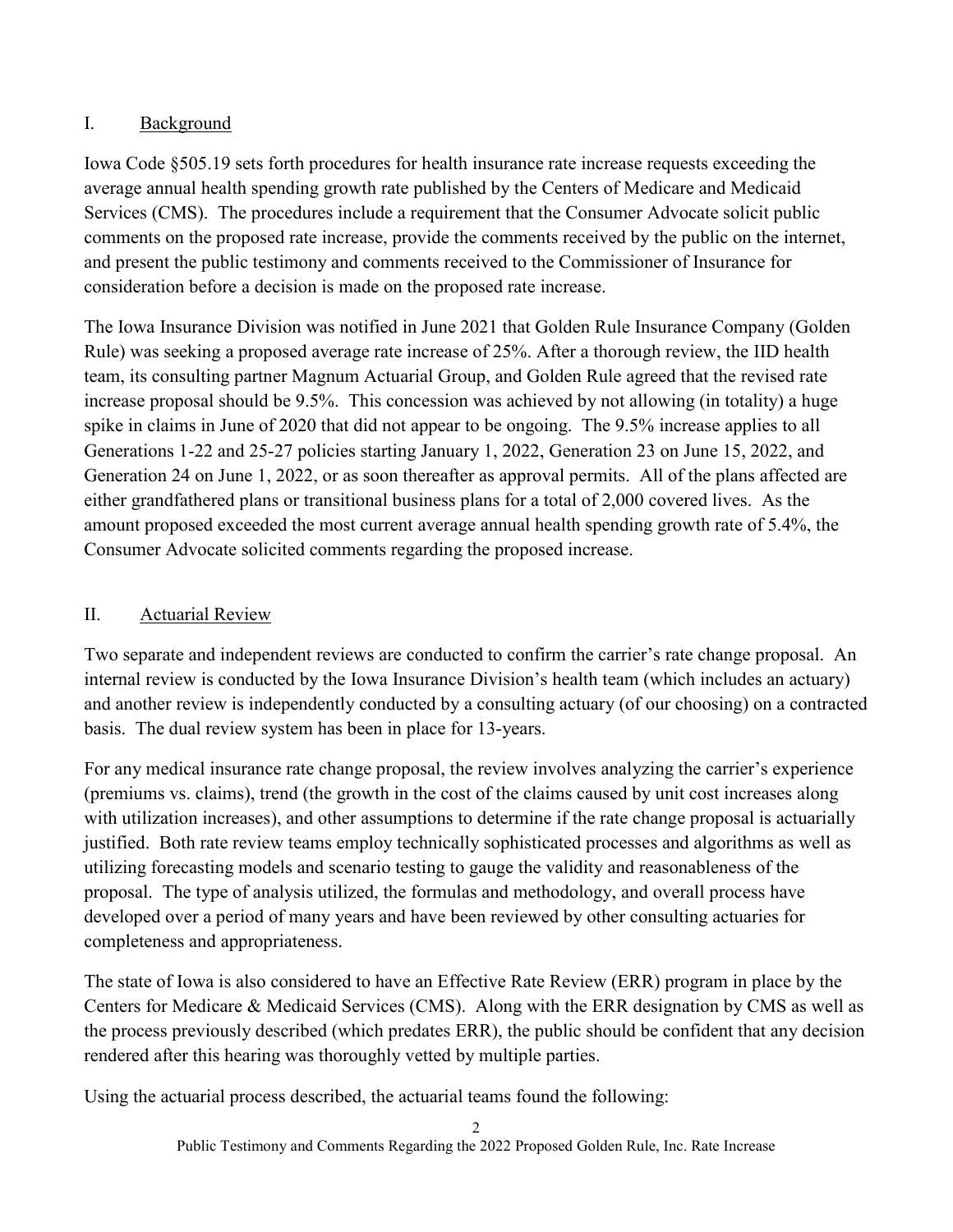- Past loss ratios for this block have averaged 79 percent over the last 7-years.
- In the absence of a rate increase for calendar year 2022, the IID projects loss ratios in the range of 82 to 85 percent depending on the experience base utilized, i.e., 1-yr vs. 2-yrs. vs. 3-yrs, etc. The range of the projection is caused by a notable reduction in the YTD 2021 loss ratio (Jan-Jun) – down to 65%. However, the 2021 loss ratio will trend higher throughout the year.
- IID trend models justify a trend growth rate of at least 7 percent based upon a review of the per member, per month (PMPM) claims, and adjusted calendar year loss ratios. A higher trend growth rate may be justified depending on the experience period utilized, i.e., 36 months vs. 48 months, etc.
- With the current loss ratios and the consistent growth of claims, the IID's 2022 projected loss ratios range from 75 to 78 percent after the 9.5% rate increase is implemented. This range of values is caused by utilizing different experience periods, i.e., 1-yr vs. 2-yrs. vs. 3-yrs, etc.
- After adjustments are made to account for taxes, license, and fees in the federally prescribed medical loss ratio (MLR) formula – the 2022 projected MLR is approximately 81 percent after the increase is implemented. (As a side note – Golden Rule's projected MLR is 80.2 percent and is consistent with the IID's projection)

In the event the MLR dips below 80% with the revised rates (over a 3-year rolling basis), affected Iowans could receive a rebate under Federal law.

The average premium increase is around \$33/ month, i.e., \$380 (2022 projected average premium) less \$347 (current average premium). This is an average based upon all members, all age groups, all benefit plans, all geographic regions, etc.

# III. Public Comments

The Consumer Advocate has received 2 comments and concerns directly from policyholders or members of the public. Like most who are subject to proposed rate increases, the comments focused on affordability, specifically due to the challenging year and the comments were based on the notification of a 25% increase. Due to the length of time Golden Rule has offered individual policies, many of these policyholders have seen steady increases from their Golden Rule plans over the years. These affected Golden Rule pools have been receiving rate increases every year to every other year which has led to some premiums ballooning from their original rates and an overall rate increase fatigue. One policyholder commented in part:

"…I pay more for healthcare than I spend on my mortgage. Soon, every dollar I make will go to healthcare…"

Both commenters expressed frustration and affordability concerns. Many are small business owners often have no choice but to purchase coverage privately, as they do not have employers to provide the coverage; and their operations may be too small to include employees who would allow for the purchase of a small group plan. This means some small business owners are left with the choice of finding a way to pay for the increased rates (which may mean taking up additional employment), leaving their small business, or dropping coverage.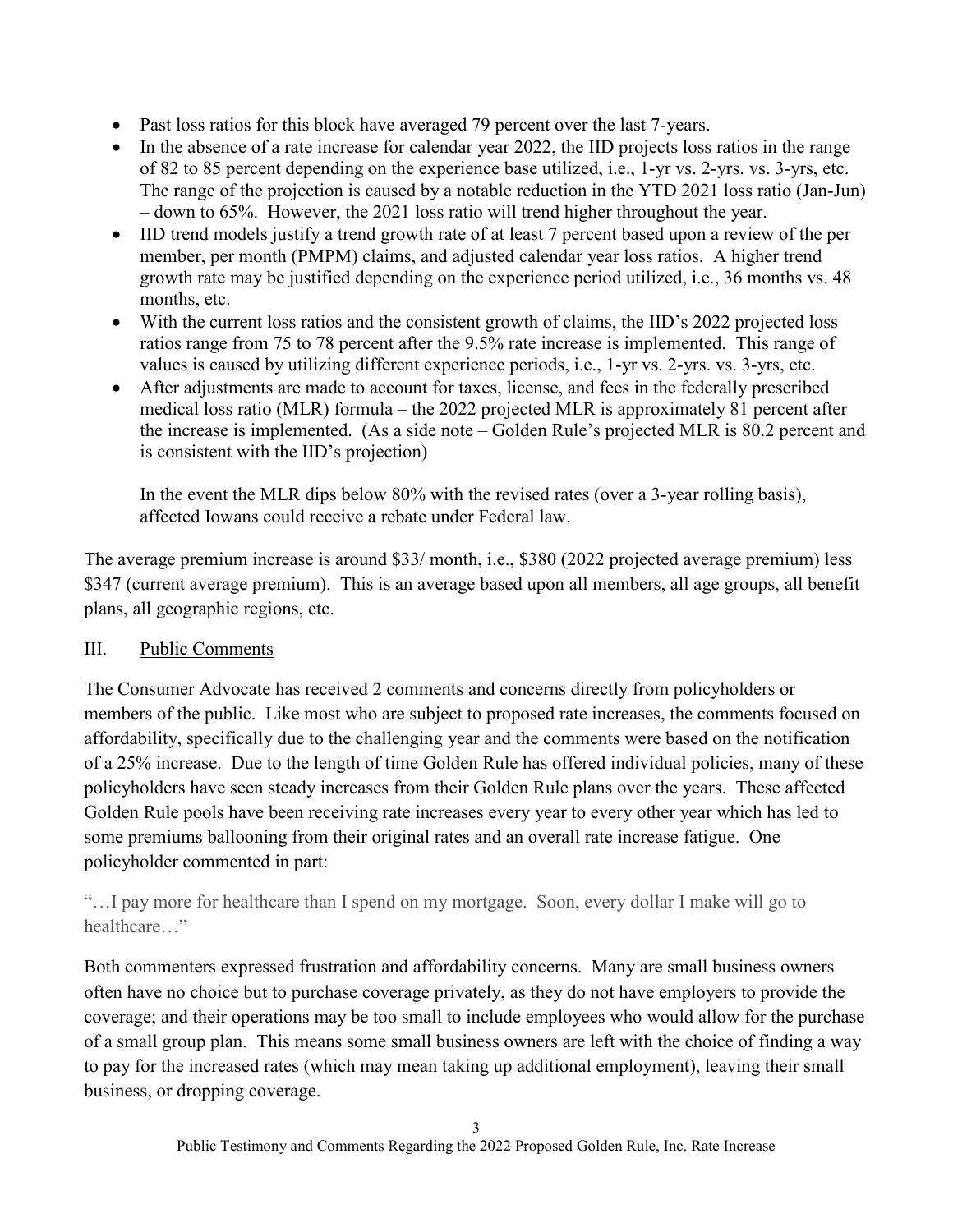#### IV. Summary

Without the rate increase, Golden Rule is facing a medical loss ratio of 82-85%. If the revised actuarial rate increase of 9.5% is approved the projected loss ratio ranges from 75-78%.

The comments received and posted as of August 23, 2021, have been included in this testimony report as required by the Iowa Code section 505.19(3). However, comments may continue to be received until the Commissioner makes the final decision on the proposed rate increase. Any additional comments received before the Commissioner's decision, but after the presentation of the consumer testimony, will be recorded on the public rate hearing site.